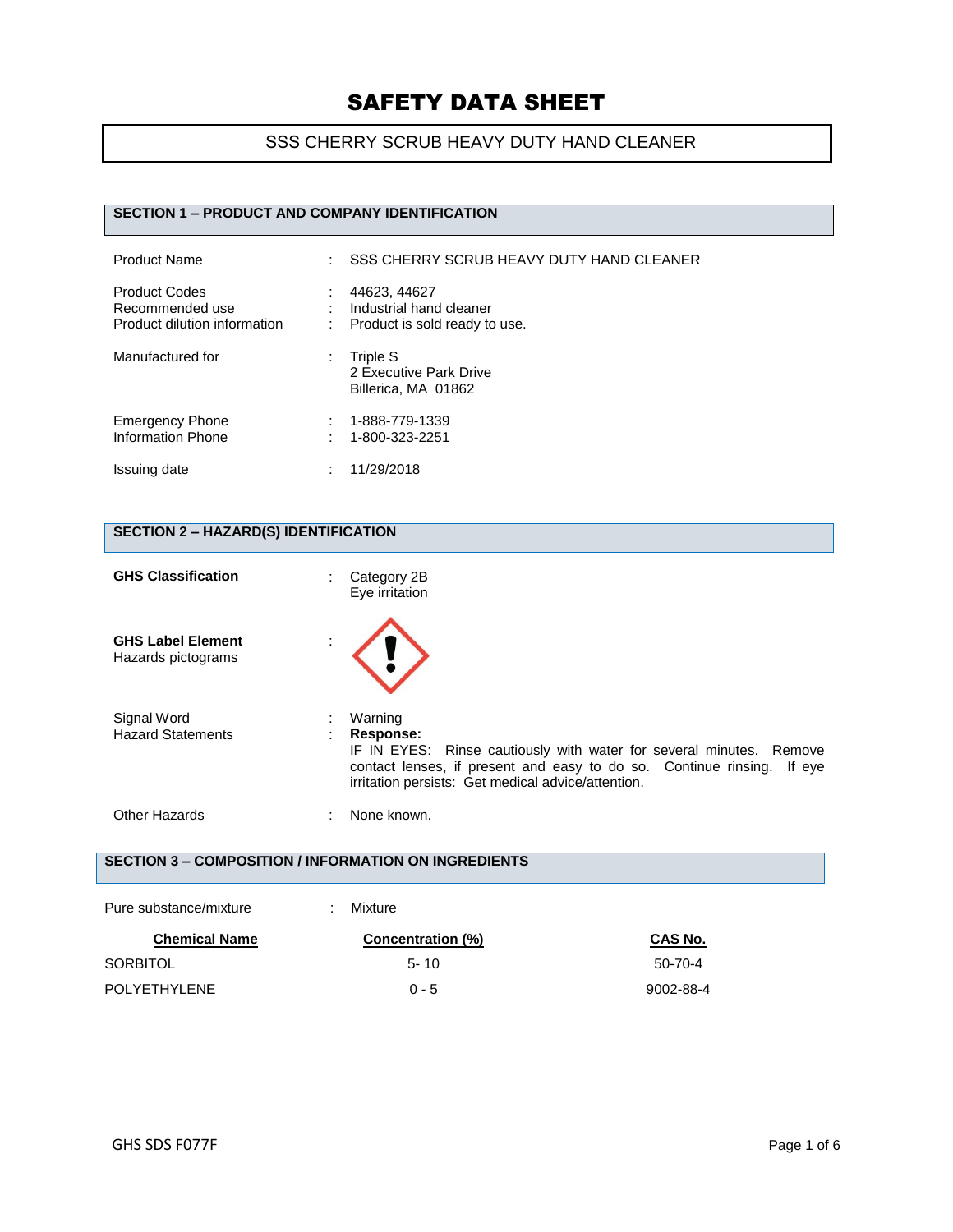## SSS CHERRY SCRUB HEAVY DUTY HAND CLEANER

#### **SECTION 4 – FIRST AID MEASURES**

| In case of eye contact     |    | Flush eyes under eyelids with plenty of cool water for at least 15 minutes. If<br>irritation persists, seek medical/advice attention.      |
|----------------------------|----|--------------------------------------------------------------------------------------------------------------------------------------------|
| In case of skin contact    | t. | If irritation persists, wash with water.                                                                                                   |
| If ingested                |    | Contact a physician or Poison Control Center immediately. Do not induce<br>vomiting never give anything by mouth to an unconscious person. |
| If inhaled                 |    | Get medical attention if symptoms occur.                                                                                                   |
| Protection of first-aiders |    | No special precautions are necessary.                                                                                                      |
| Notes to physicians        |    | : Treat symptomatically.                                                                                                                   |

#### **SECTION 5 – FIRE-FIGHTING MEASURES**

| Suitable extinguishing media   | Use extinguishing measures that are appropriate to local circumstances and<br>the surrounding environment.                                                                          |
|--------------------------------|-------------------------------------------------------------------------------------------------------------------------------------------------------------------------------------|
| Unsuitable extinguishing media | None known.                                                                                                                                                                         |
| Specific hazards during        | No flammable or combustible.                                                                                                                                                        |
| firefighting                   |                                                                                                                                                                                     |
| Hazardous combustions          | Carbon oxides                                                                                                                                                                       |
| products                       |                                                                                                                                                                                     |
| Special protective equipment   | Use personal protective equipment.                                                                                                                                                  |
| for fire-fighters              |                                                                                                                                                                                     |
| Specific extinguishing methods | Fire residues and contaminated fire extinguishing water must be disposed of<br>in accordance with local regulations. In the event of fire and/or explosion do<br>not breathe fumes. |

## **SECTION 6 – ACCIDENTAL RELEASE MEASURES**

| Personal precautions<br>Environmental precautions | No special measures required.<br>Avoid contact of large amounts of spilled material runoff with soil and |
|---------------------------------------------------|----------------------------------------------------------------------------------------------------------|
| Methods of cleaning up                            | surface waterways.<br>Absorb with inert material. Use a water rinse for final clean-up.                  |

#### **SECTION 7 – HANDLING AND STORAGE**

| Handling | Wash hands after handling.                                      |
|----------|-----------------------------------------------------------------|
| Storage  | : Keep out of reach of children. Keep container tightly closed. |
|          | Store between 32 to 122 degrees F.                              |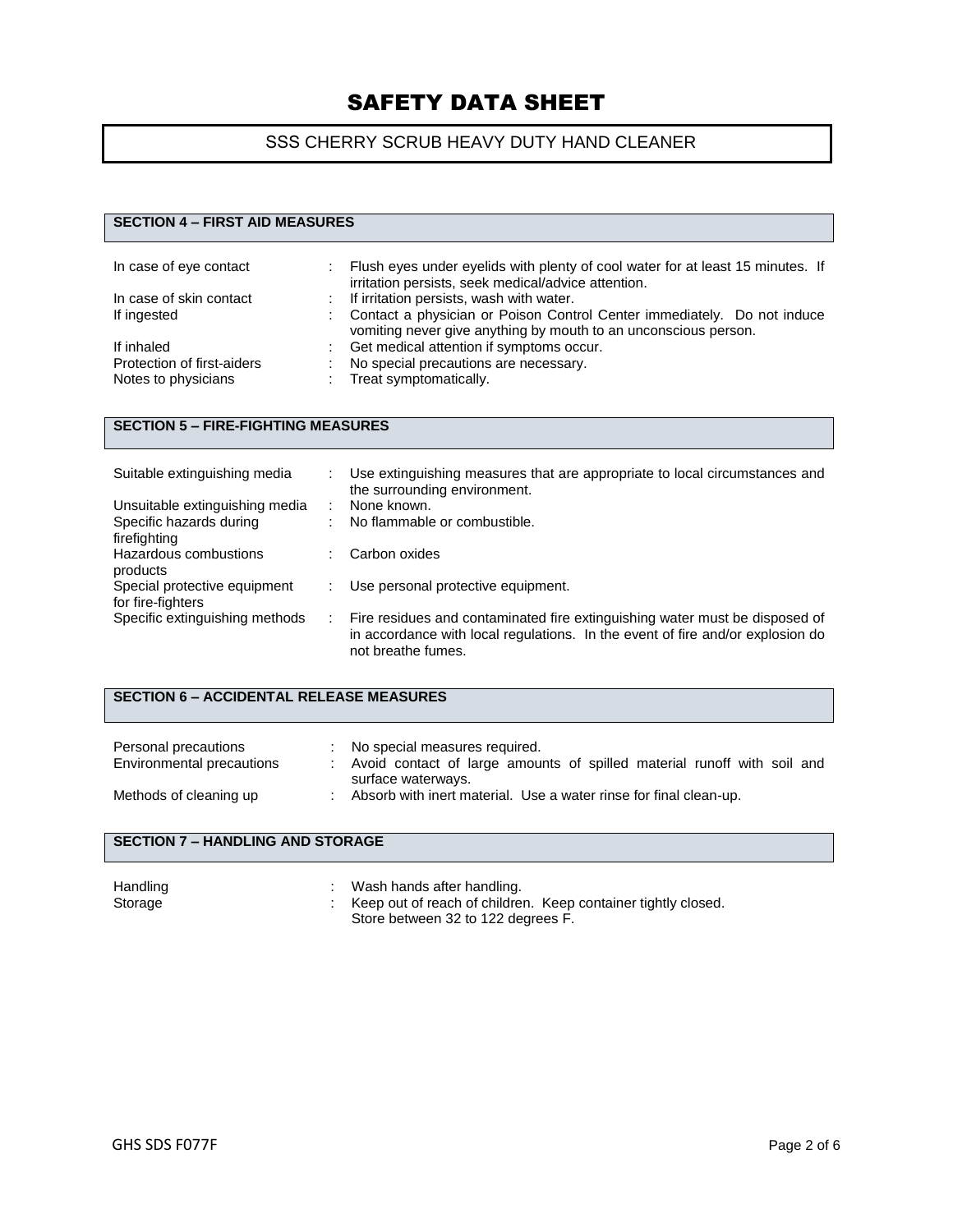## SSS CHERRY SCRUB HEAVY DUTY HAND CLEANER

#### **SECTION 8 – EXPOSURE CONTROLS / PERSONAL PROTECTION**

Ingredients with workplace control parameters.

| <b>Ingredients</b>  | CAS-No.   | Form of<br><b>Exposure</b> | Permissible<br><b>Concentration</b> | <b>Basis</b> |
|---------------------|-----------|----------------------------|-------------------------------------|--------------|
| <b>POLYETHYLENE</b> | 9002-88-4 | TLV                        | $10 \text{ mg/m}$                   | <b>ACGIH</b> |
| <b>POLYETHYLENE</b> | 9002-88-4 | TWA                        | $5 \text{ mg/m}$                    | OSHA PEL     |

| Engineering measures | Good general ventilation should be sufficient to control workers exposure to<br>airborne contamination. |
|----------------------|---------------------------------------------------------------------------------------------------------|
| Personal protection  |                                                                                                         |
| Eyes                 | Eye protection should be used when splashing may occur.                                                 |
| Hands                | No protective equipment is needed under normal use.                                                     |
| <b>Skin</b>          | No protective equipment is needed under normal use.                                                     |
| Respiratory          | No protective equipment is needed under normal use.                                                     |

#### **SECTION 9 – PHYSICAL AND CHEMICAL PROPERTIES**

Appearance: Viscous red liquid<br>
Odor: Cherry almond fragrance<br>
Vapor pressure: N/A Odor: Cherry almond fragrance Vapor pressure: N/A<br>
Odor Threshold: No data available Vapor density: N/A Odor Threshold: No data available<br>ph: 6.75 typical ph: 6.75 typical **Phitter and Audit Avior Additive density:** No data available.<br>
Melting point/freezing point: N/A Solubility (ies): No data available. Melting point/freezing point: N/A Solubility (ies): No data available.<br>
Initial boiling and boiling range: N/A Partition coefficient: n-octanol/wat Flash point: N/A<br>
Evaporation rate: <1 Channel Autority Decomposition temperature: N/A Flammability (solid, gas): No data available

Initial boiling and boiling range: N/A Partition coefficient: n-octanol/water: No data available.<br>Flash point: N/A Auto ignition temperature: N/A Decomposition temperature: No data available.<br>Viscosity: N/A

## **SECTION 10 – STABILITY AND REACTIVITY**

products

Stability **Stability** : The product is stable under normal conditions.

: No dangerous reaction is known under conditions of normal use.

**reactions** Conditions to avoid<br>
Incompatible materials
incompatible materials
incompatible materials
incompatible materials
incompatible materials
incompatible materials
incompatible materials

Conditions

Conditions
the materials

C Incompatible materials :  $\blacksquare$ Hazardous decomposition

Possibility of hazardous

- 
- : Carbon oxides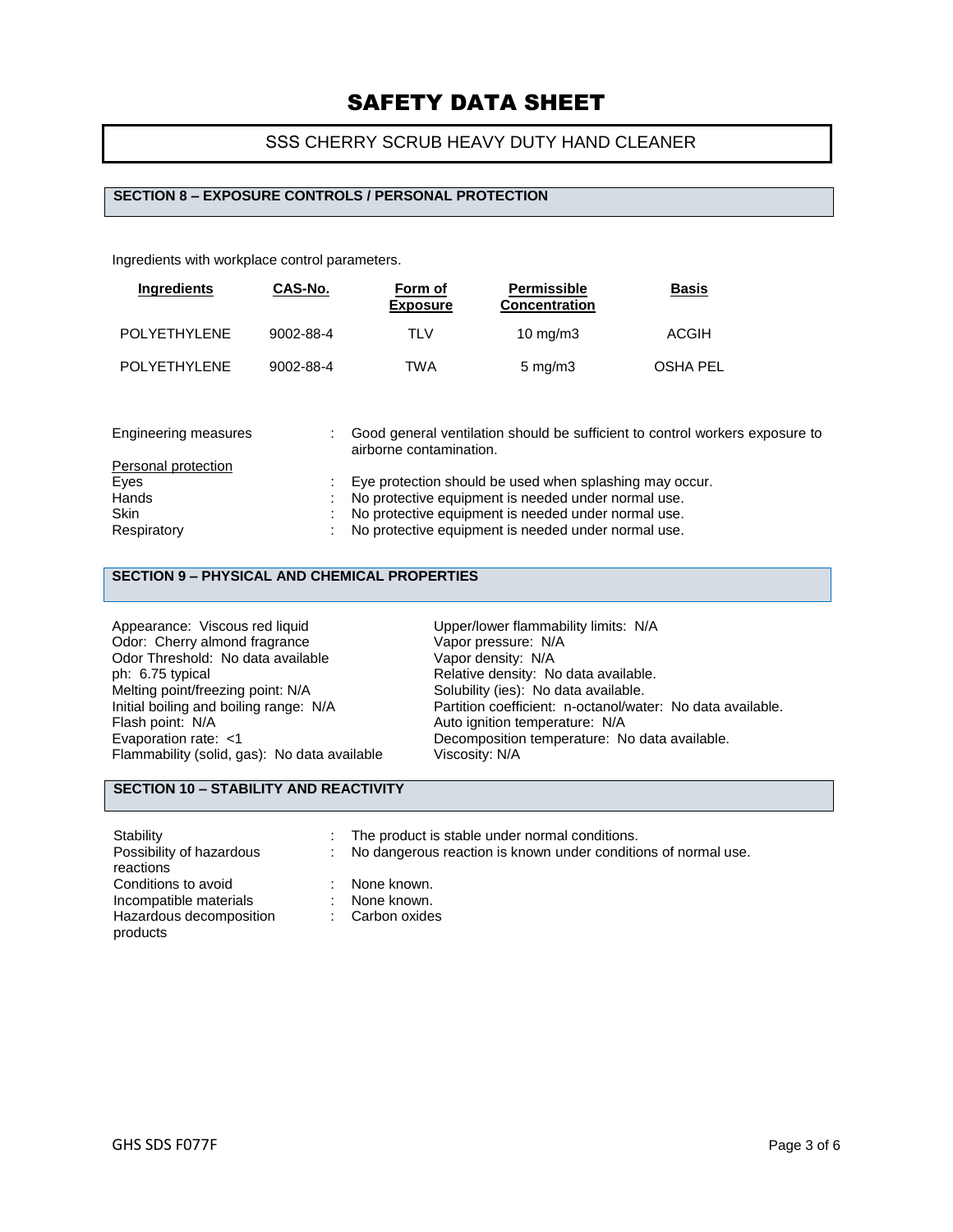## SSS CHERRY SCRUB HEAVY DUTY HAND CLEANER

#### **SECTION 11 – TOXICOLOGICAL INFORMATION**

| Information on likely routines of<br>exposure | Inhalation, eye contact, skin contact.                                                                                                                          |
|-----------------------------------------------|-----------------------------------------------------------------------------------------------------------------------------------------------------------------|
| <b>Potential Health Effects</b>               |                                                                                                                                                                 |
| Eyes                                          | Cause of irritation.                                                                                                                                            |
| <b>Skin</b>                                   | Health injuries are not known or expected under normal use.                                                                                                     |
| Ingestion                                     | Health injuries are not known or expected under normal use.                                                                                                     |
| Inhalation                                    | Health injuries are not known or expected under normal use.                                                                                                     |
| Chronic exposure                              | Health injuries are not known or expected under normal use.                                                                                                     |
| <b>Experience with Human Exposure</b>         |                                                                                                                                                                 |
| Eye contact                                   | Redness, irritation.                                                                                                                                            |
| Skin contact                                  | No symptoms known or expected.                                                                                                                                  |
| Ingestion                                     | No symptoms known or expected.                                                                                                                                  |
| Inhalation                                    | No symptoms known or expected.                                                                                                                                  |
| <b>Toxicity</b>                               |                                                                                                                                                                 |
| Acute oral toxicity                           | Acute toxicity estimate: >5,000 mg/kg                                                                                                                           |
| Acute inhalation toxicity                     | No data available                                                                                                                                               |
| Acute dermal toxicity                         | Acute toxicity estimate: >5,000 mg/kg                                                                                                                           |
| Skin corrosion/irritation                     | No data available                                                                                                                                               |
| Serious eye damage/eye<br>irritation          | Mild eye irritation.                                                                                                                                            |
| Respiratory or skin<br>sensitization          | No data available.                                                                                                                                              |
| Carcinogenicity                               |                                                                                                                                                                 |
| <b>IARC</b>                                   | No component of this product present at levels greater than or equal to 0.1%<br>is identified as a probable, possible or confirmed human carcinogen by<br>IARC. |
| <b>OSHA</b>                                   | No ingredient of this product presents at levels greater than or equal to 0.1%<br>is identified as a carcinogen or potential carcinogen by OSHA.                |
| <b>NTP</b>                                    | No ingredient of this product present at levels greater than or equal to 0.1%<br>is identified as a known or anticipated carcinogen by NTP.                     |

| <b>SECTION 12 - ECOLOGICAL INFORMATION</b> |   |                                                                                                                                                                                                                                                           |
|--------------------------------------------|---|-----------------------------------------------------------------------------------------------------------------------------------------------------------------------------------------------------------------------------------------------------------|
| <b>Ecological Tests</b>                    |   | Data is not available.                                                                                                                                                                                                                                    |
| Environmental Impact                       | ÷ | The product ingredients are expected to be safe for the environment at the<br>concentrations predicted under normal use and accidental spill scenarios.<br>Packaging components are compatible with the conventional solid waste<br>management practices. |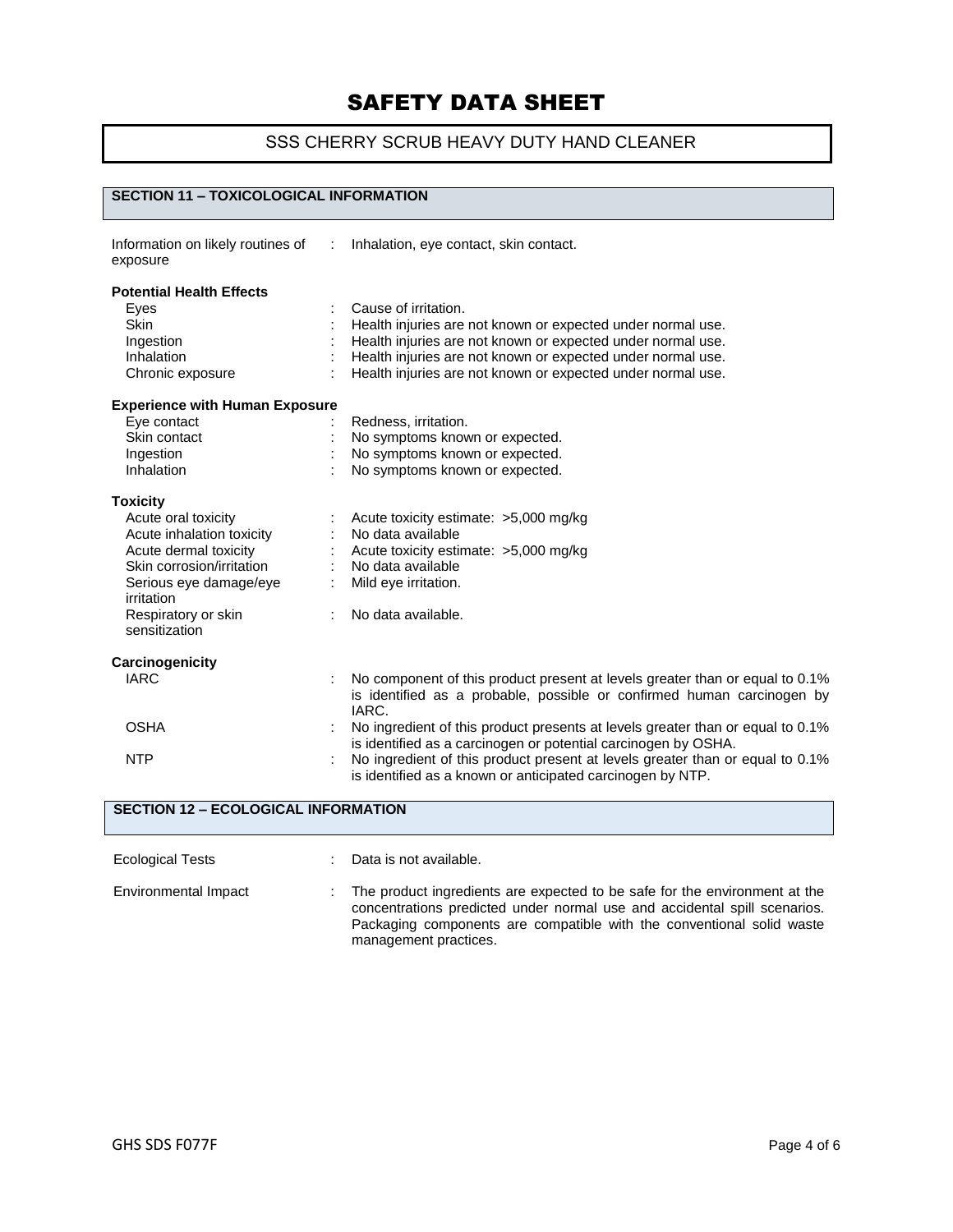#### SSS CHERRY SCRUB HEAVY DUTY HAND CLEANER

| <b>SECTION 13 - DISPOSAL CONSIDERATIONS</b> |                                                                                                                                                                                                                                                                                                      |
|---------------------------------------------|------------------------------------------------------------------------------------------------------------------------------------------------------------------------------------------------------------------------------------------------------------------------------------------------------|
| Disposal methods                            | The product should not be allowed to enter drains, water courses or the soil.<br>When possible recycling is preferred to disposal or incineration. If recycling<br>is not practicable, dispose of in compliance with local regulations. Dispose<br>of wastes in an approved waste disposal facility. |
| Disposal considerations                     | Dispose of as unused product. Empty containers should be taken to an<br>approved waste handling site for recycling or disposal. Do not reuse empty<br>containers.                                                                                                                                    |

#### **SECTION 14 – TRANSPORT INFORMATION**

Certain shipping modes or package sizes may have exceptions from the transport regulations. The classification provided may not reflect those exceptions and may not apply to all shipping modes or package sizes. The shipper / consignor / sender are responsible to ensure that the packaging, labeling, and markings are in compliance with the selected mode of transport.

| <b>Shipment</b> | <b>Identification Number</b> | <b>Proper Shipping Name</b> | <b>Hazardous</b><br><b>Classification</b> | <b>Packaging Group</b> |
|-----------------|------------------------------|-----------------------------|-------------------------------------------|------------------------|
| US DOT          | Not dangerous goods          | N/A                         | N/A                                       | None                   |
| IATA (Air)      | Not dangerous goods          | N/A                         | N/A                                       | None                   |
| IMDG (Vessel)   | Not dangerous goods          | N/A                         | N/A                                       | None                   |

## **SECTION 15 – REGULATORY INFORMATION**

#### **U.S. Federal Regulations**

| <b>TSCA 8(b) Inventory</b>       | $\bullet$ | All components are listed or exempted. |
|----------------------------------|-----------|----------------------------------------|
| SARA 302/304/311/312             | $\bullet$ | No listed substance.                   |
| <b>Extremely Hazardous</b>       |           |                                        |
| <b>Substances</b>                |           |                                        |
| SARA 302/304 Emergency           |           | No listed substance.                   |
| <b>Planning and Notification</b> |           |                                        |